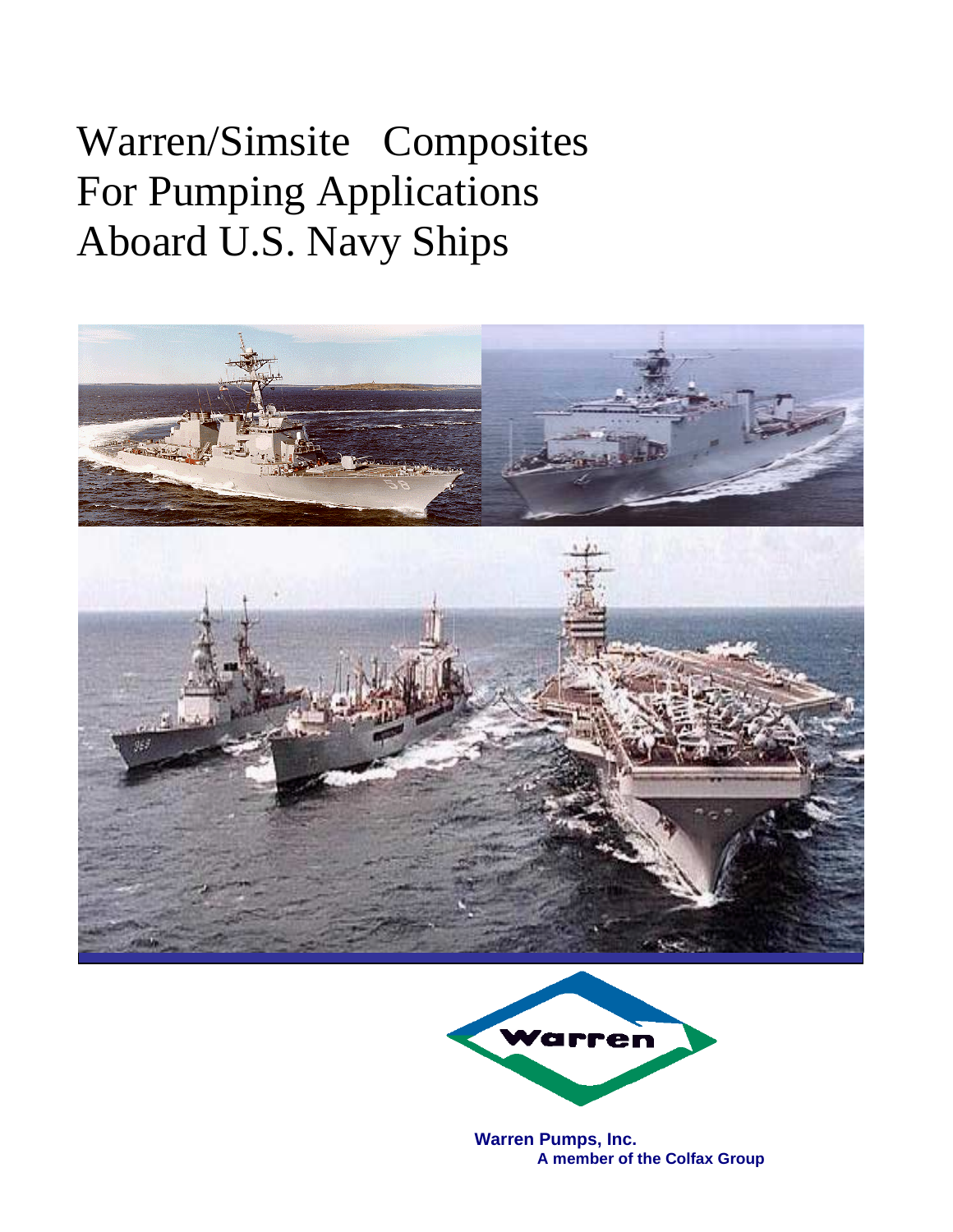# Key Reasons To Choose<br>Warren/Simsite® Impellers and Rings

#### **What is Simsite?**

Simsite is a fiber-reinforced structural composite material, offered in both a phenolic laminate and epoxy laminate. The structural design of unique, continuous fibers are interwoven in a bi-directional or tri-directional weave, which give the components both high structural strength and flexibility.

#### NAVSEA Drawing 803-7226047

On April 18, 1996, by virtue of NAVSEA letter Ser 03Y3/110, Simsite composite material was approved for use on Naval centrifugal pumps. This letter granted approval to provide Simsite composite products in material Grades 302 and 375, for selected applications in accordance with NAVSEA drawing 803-7226047. The approved surface ship pump components for which Simsite composites are authorized include impellers, case rings, lantern rings, shaft sleeves, throat bushings and fluid lubricated bearings. These components are approved by the NAVSEA drawing to be used in the following services:

- General Service Circulating Pumps
- Auxiliary Machinery Cooling Water Pumps
- Distilling Plant Feed Pumps
- Distilling Plant Brine Pumps
- Potable Water Vacuum Priming Pumps
- Auxiliary Circulating Pumps
- Diesel Engine Cooling Water Pumps
- Refrigeration Condenser Regulating Pumps
- Reserve Feed Pumps
- Bilge Pumps
- **Seawater Service Pumps**  $\bullet$
- Main Circulating Pumps
- Fire Pumps
- **Portable Fire Pumps**
- Distillate Pumps
- Potable Water Pumps
- A/C Chilled Water Pumps

#### **Installations**

Warren/Simsite composite components are currently in operation throughout the fleet. The Classes include:

- $\bullet$  AGF-3  $\cdot$  FFG-7
- $\cdot$  CG-47
- $\cdot$  CV-63
- $\cdot$  CVN-65
- CVN-68
- DD-963
- DDG-51
- $\cdot$  LSD-36  $\cdot$  MCM-1

• LHA-1

 $\cdot$  LPD-4

- $\cdot$  PC-1
- TAO-187

#### **Simsite Composite Key Features**

- Trouble-Free Performance: Impellers are lightweight and offer mechanical strength and corrosion resistance. Since Simsite is an inert material, pump corrosion caused by bimetal electrolysis is significantly reduced.
- **Lower Operating and Maintenance Costs: Simsite** impellers and rings are excellent for new or retrofit applications. Wear of pump parts is reduced because of Simsite's balance, lightweight and self-lubricating properties.
- Customized for Maximum Performance: Since Simsite parts are fully machined, there are no casting imperfections, as in cast metal parts. There is no time or expense related to making patterns or molds. Casting also makes it difficult to keep exact vane spacing in impellers, which affects efficiency, balance and acoustics.
- **Outstanding Characteristics: Impellers are 100 per**cent machined on both exterior and interior surfaces which ensure symmetry in the location and shape of the vanes. The result is both increased efficiency of the pump and reduction of flow resistance.

#### **Performance Curves**

(For Navy Std. 1000 GPM Fire Pump)



Capacity (GPM)

#### **Proven Performance**

During the extensive Simsite materials qualification testing program, the Simsite impeller, case rings and shaft sleeve proved superior in performance to their metal counterparts. After a 500-hour Endurance Test, the pump's performance exceeded those of new metal parts. Even after a second 500 hours the pump continued to exceed the performance of new metal components. After these two 500-hour Endurance Tests, the same Simsite components successfully passed shock testing to MIL-S-901D.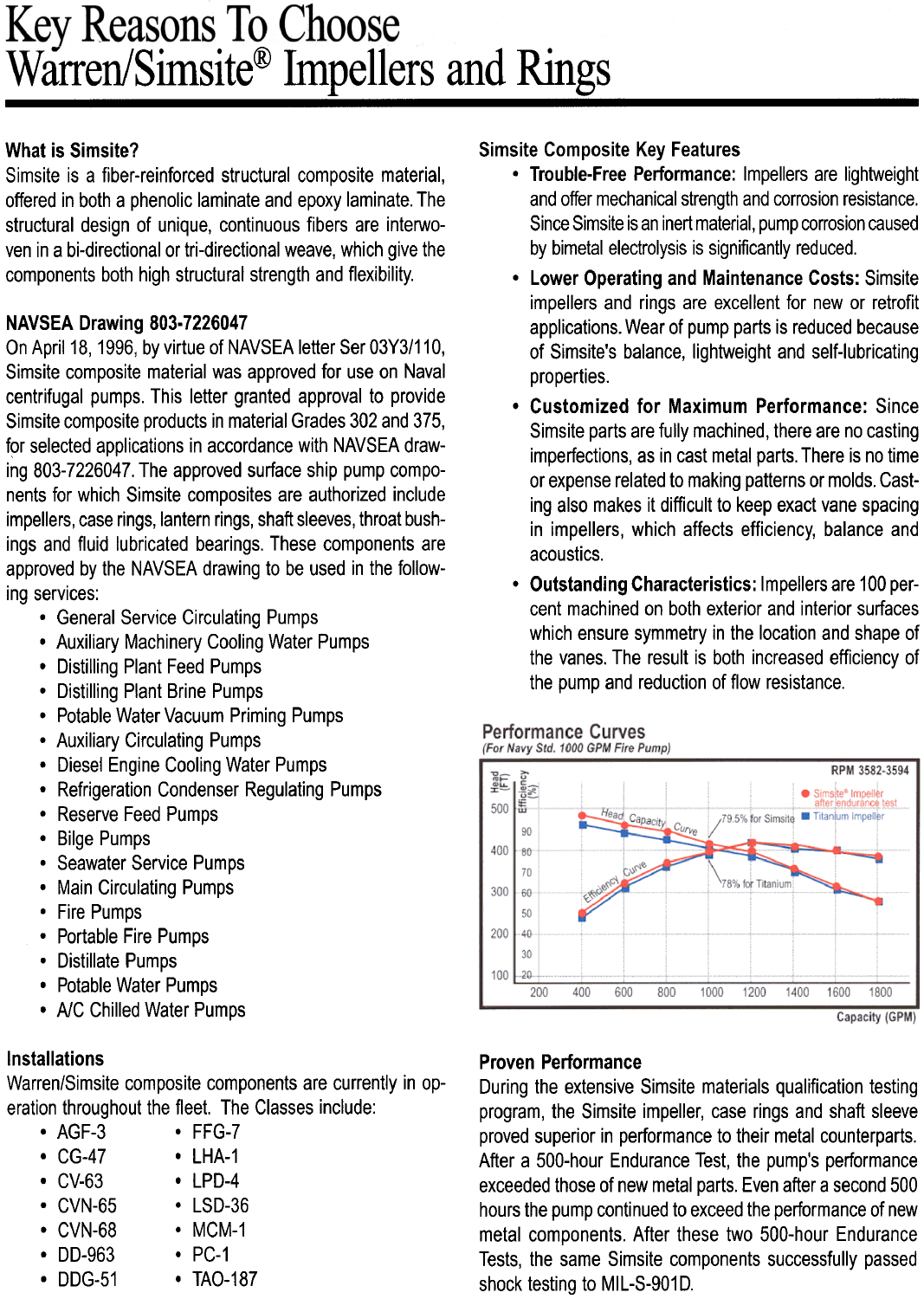## **Warren/Simsite Composites Are Ideal For Retrofit And Replacement Applications**



#### **Resistant to corrosion and erosion**

 - Maintains structural integrity and performance

#### **Warren Simsite Composites Meet or Exceed the Requirements of NAVSEA Drawing 803-7226047**

**Property CONSCRUTER Units** Method Direction Direction Tensile Strength KSI D3039 14.8 15.5 **Tensile Modulus 1.8** MSI D3039 1.7 1.8 Tensile Elongation % D3039 2.0 2.1 Flexural Strength **KSI** D790 25.2 21.5 Flexural Modulus MSI D790 1.4 1.3 Compressive Strength KSIS D3410 37.6 37.3 Impact Resistance FT-LB/IN D256 2.6 2.4 Specific Gravity **Contract Contract Contract Contract Contract Contract Contract Contract Contract Contract Contract Contract Contract Contract Contract Contract Contract Contract Contract Contract Contract Contract Contra** 

Hardness Barcol D2583 43 40

**ASTM X Y**

F @ 264psi D648 235 220

IN/IN/°C X 10<sup>-5</sup> E831 1.4 1.9

D570 1.1 1.1

#### **Simsite Navy Grade 302 Material Properties**



#### **Weight savings**

- Six times lighter than monel, inconel, bronze or alloy-20
- Three time lighter than titanium
- Reduced shaft deflection
- Longer pump life
- Impellers are lightweight

#### **Prevents galling**

- Impellers are lightweight
- Lower co-efficient of friction prevents galling and seizing
- Tighter clearances reduce leakage

#### **Structural Composite**

- Outstanding resistance to corrosion and erosion
- Electrolysis significantly reduced, thereby extending the life of casings and other components

#### **Precision machined**

- Radial forces reduced
- Capable of improving existing hydraulics
- Bearing life is increased
- Load is reduced
- Mechanical seal life is increased

### **Simsite Navy Grade 375 Material Properties**

Water Absorption % 24 Hrs. @ 73°F

Heat Distortion Temperature

Coefficient of Thermal Expansion

|                                    |                                        | <b>ASTM</b>      | x                | Y                |  |
|------------------------------------|----------------------------------------|------------------|------------------|------------------|--|
| Property                           | Units                                  | Method           | <b>Direction</b> | <b>Direction</b> |  |
| <b>Tensile Strength</b>            | KSI                                    | D3039            | 58.5             | 49.4             |  |
| Tensile Modulus                    | MSI                                    | D3039            | 3.2              | 3.1              |  |
| <b>Tensile Elongation</b>          | %                                      | D3039            | 2.0              | 2.0              |  |
| <b>Flexural Strength</b>           | KSI                                    | D790             | 67.7             | 56.1             |  |
| <b>Flexural Modulus</b>            | <b>MSI</b>                             | D790             | 3.1              | 2.7              |  |
| <b>Compressive Strength</b>        | <b>KSIS</b>                            | D3410            | 68.3             | 60.2             |  |
| Impact Resistance                  | FT-LB/IN                               | D <sub>256</sub> | 9.1              | 12.2             |  |
| Specific Gravity                   |                                        | D792             | 1.8              | 1.8              |  |
| <b>Water Absorption</b>            | % 24 Hrs. @ 73°F                       | D570             | .07              | .07              |  |
| Hardness                           | Barcol                                 | D2583            | 65               | 66               |  |
| <b>Heat Distortion Temperature</b> | °F @ 264psi                            | D648             | 500              | 505              |  |
| Coefficient of Thermal Expansion   | IN/IN/ $\mathrm{C}$ X 10 <sup>-5</sup> | E831             | 1.3              | 1.2              |  |

#### **Warren Pumps, Inc.** *"Warren pumps Solutions"*

The Warren brand name has been a quality standard on ships of the U.S. Navy for nearly a century. Warren pioneered the application of pump technology to difficult shipboard applications and continues to develop new manufacturing innovations and set new standards for quality assurance.

Warren Pumps, Inc. is the exclusive distributor for Simsite products for the U.S. Navy. When you buy Simsite, you will be working with Warren Pumps, one of the most respected names in the Fleet.